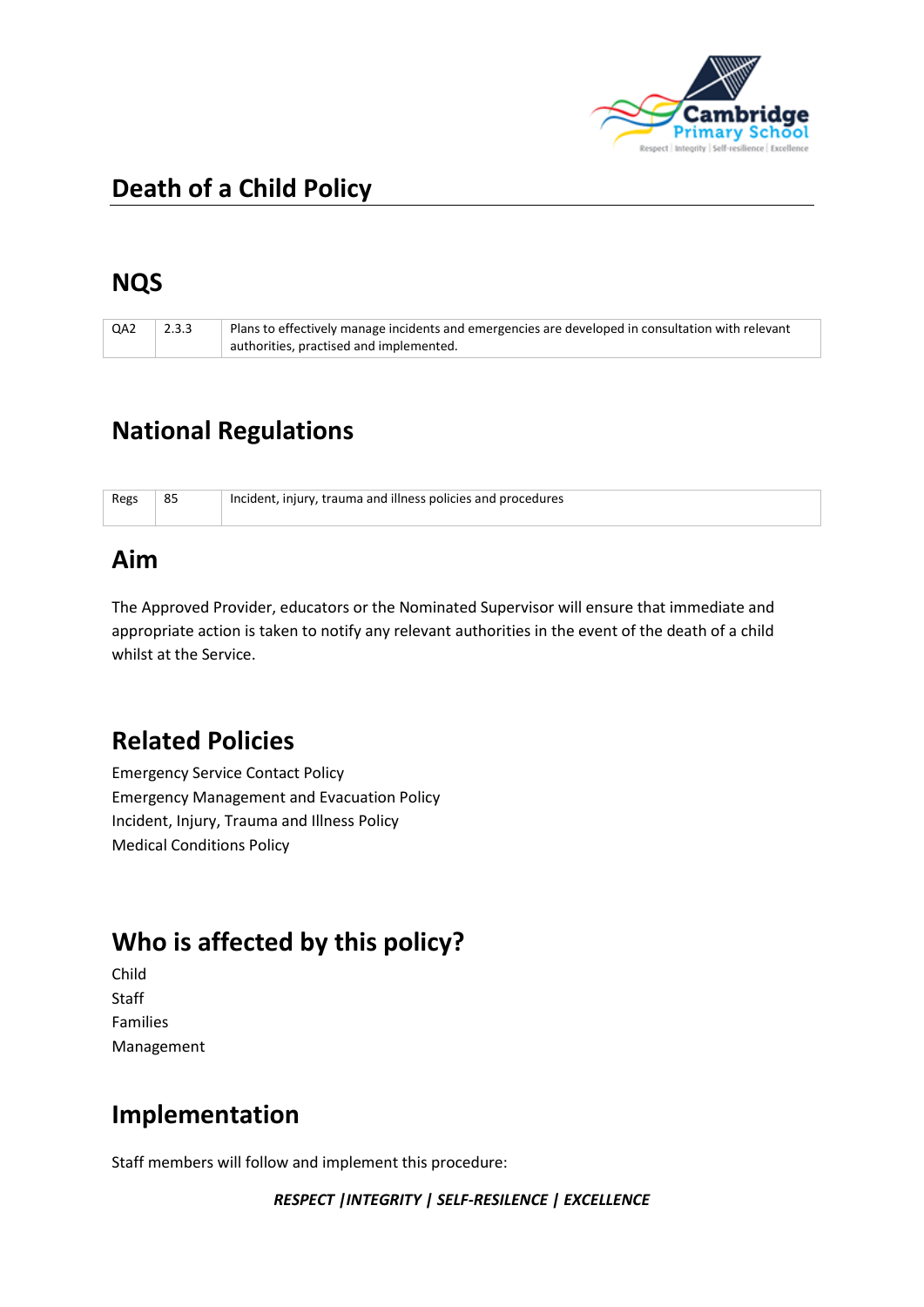

- Attempt CPR pursuant to current guidelines.
- Call an Ambulance immediately on 000.
- The Nominated Supervisor will call the parents/guardians of the child and arrange to meet at the Hospital or medical facility.
- Medical staff will advise parents.
- Contact Worksafe Victoria **132360**
- Notify Security Services Unit (SSU) **(03)** 9589-6266**.**
- Notify Police Department.
- Notify the Regulatory Authority.
- All staff and students will be offered counselling following the incident as soon as practicable.

#### **Notification of a Serious Incident**

The death of a child being educated and cared for at the service, or following an incident while being educated and cared for at the service, is a "serious incident" under the national law. The Approved Provider will notify the regulatory authority as soon as practicable and within 24 hours of the death using form [SI01 Notification of Serious Incident](http://acecqa.gov.au/application-forms/) .

The documentation will be kept until the end of 7 years after the death.

#### **Work Health and Safety (OHS) requirements**

- The death of a person is a "notifiable incident".
- The approved provider or nominated supervisor must notify Worksafe by telephone as soon as possible on 132360.
- Records of the incident must be kept for at least 5 years from the date that the incident is notified.
- The approved provider/nominated supervisor must ensure the site where the death occurred is left undisturbed as much as possible until an inspector arrives or as directed by Worksafe.

#### **Sources**

**Education and Care Services National Regulations National Quality Standard Occupational Health and Safety Act 2004 Occupational Health and Safety Regulations 2007 Work Health and Safety Act**

### **Review**

The policy will be reviewed annually by the Out of School Hours Care subcommittee of School Council.

*RESPECT |INTEGRITY | SELF-RESILENCE | EXCELLENCE*